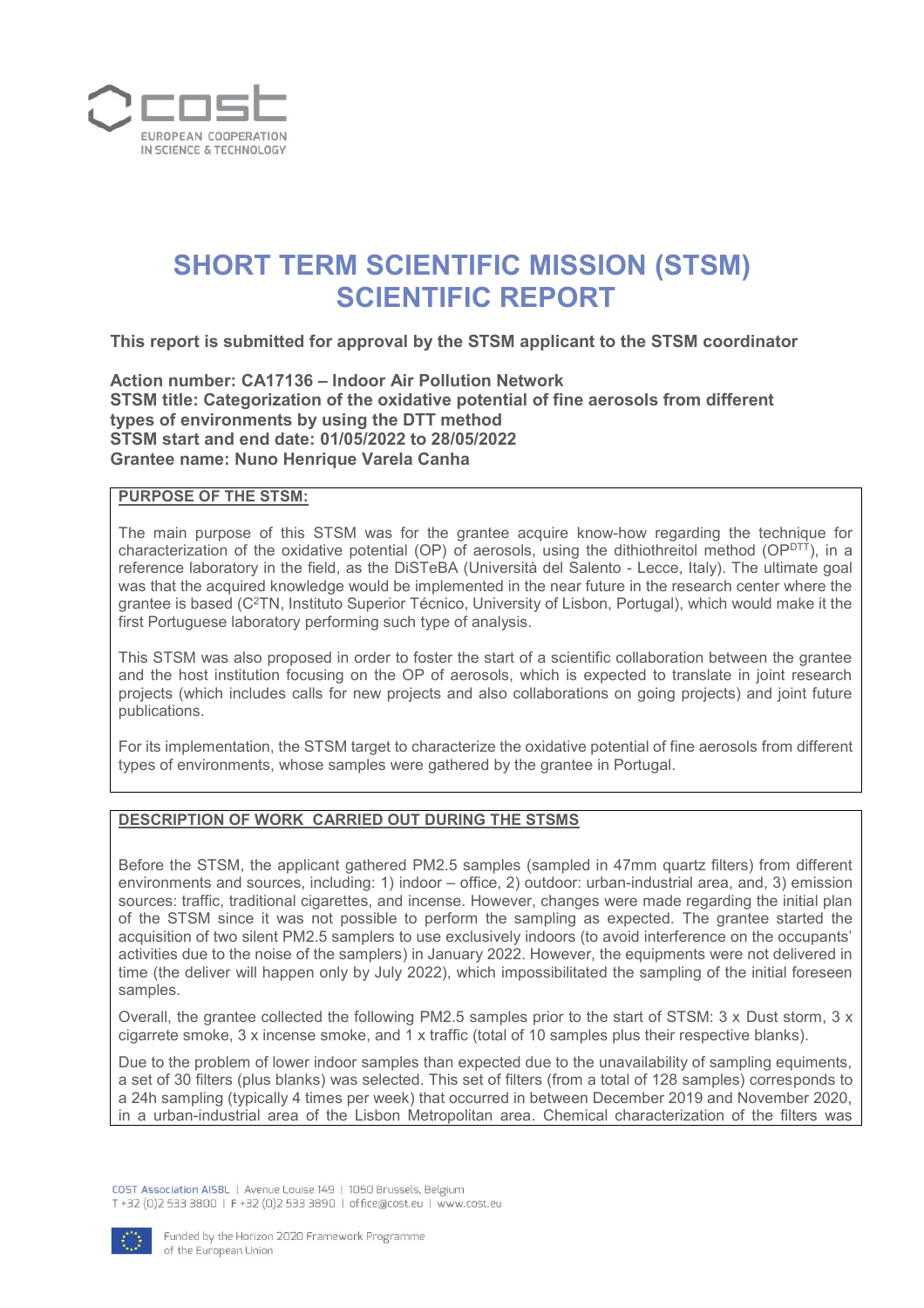

previously done, including source apportionment by PMF that identified 7 different sources: soil, secondary sulphate, fuel-oil combustion, sea, vehicle non-exhaust, vehicle exhaust and industry. The 30 samples were chosen considering the samples with the highest load for each source (both massic or %), which could eventually allow to understand the impact of each source regarding its associated OP.

Considering the limited time (4 weeks) and the homogeonity of the 30 samples described above, this set of samples was selected to be analised.

The following tasks were implemented:

#### **Task 1 (Week 1):**

Training step-by-step on the OP analysis was done by using test filters (both blanks and sampled) made available by the host institution. The methodology applied was similar to the one described by Chirizzi et al. (2017). A step-by-step technical protocol (eg., reagents/equipments/consumables needed, details about the procedure, including data analysis) was written to be used as a living tool/document (with continuous updating) during the rest of the STSM and for latter implementation in Portugal. During the first week, all solutions needed were also prepared.

#### **Task 2 (Week 2 – two days):**

Preparation and extraction of 30 PM2.5 quartz filters (with additional 4 blanks filters) to be analysed in Task 3 was done. Shortly, water-soluble content was extracted from 1/4 of each filter in 15 mL of deionized water via sonication in a water bath for 30 min. Extracts were filtered using PTFE (polytetrafluoroethylene) 0.45 µm pore syringe filters to remove insoluble materials and residual fibers.

#### **Task 3 (Weeks 2, 3 and 4):**

OP determination of the water-soluble fraction of the selected PM2.5 filters using the DTT assay was done. Samples were incubated at 37 °C with DTT (100 µM) in 0.1 M potassium phosphate buffer at pH 7.4 (5 mL total volume) for times varying from 5 to 90 min. At designated times (5, 10, 15, 20, 30, 45, 60 and 90 minutes), a 0.5 mL aliquot of the incubation mixture were picked up and 0.5 mL of 10% trichloroacetic acid was added to stop the reaction. The reaction mixture was mixed with 2 mL of 0.4M Tris-HCl, pH 8.9 containing 20 mM EDTA and 25 µL of 10 mM DTNB. The concentration of the formed 5-mercapto-2 nitrobenzoic acid was measured by its optical density absorption at 412 nm using a UV-Vis spectrophotometer. DTT consumption rate ( $\delta_{\text{DTT}}$ , pmol/min) was determined from the slope ( $\delta_{\text{ABS}}$ ) and intercept (ABS<sub>0</sub>) of the linear regression of measured absorbance versus time as  $\delta_{\text{DT}} = \delta_{\text{ABS}}$  (N<sub>0</sub>/ABS<sub>0</sub>), where N<sub>0</sub> was the initial moles of DTT used. A total of 57 samples were analised (including some replicates).

#### **Task 4/5 (Week 4):**

Data analysis of all results was done (with final DTT activity normalised in terms of sampled air volume and in terms of collected aerosol mass) and additional analysis of the PM2.5 filters for determination of organic (OC) and elemental carbon (EC) via thermo-optical method, using a Sunset OC/EC Analyser and following the EUSAARII protocol, was also done.

On 25th May, the grantee presented an one hour seminar entitled "Integrated human exposure to air pollutants - the role of sleeping environments" in DiSTeBA to present his research work to the local researchers, professors and students.

Reference: Chirizzi D., Cesari D., Guascito M.R., Dinoi A., Giotta L., Donateo A., Contini D. (2017) Influence of Saharan dust outbreaks and carbon content on oxidative potential of water-soluble fractions of PM2.5 and PM10. Atmospheric Environment 163, 1-8. DOI:<http://dx.doi.org/10.1016/j.atmosenv.2017.05.021>

#### **DESCRIPTION OF THE MAIN RESULTS OBTAINED**

During weeks 2, 3 and 4, a total of 30 different samples were analysed, along with 4 different blanks. Replicates were done for all blanks and for 10 samples. Mean activity of blank filters (average of 6 analysis of a total of 4 different filters' quarters) was 1012 ± 169 pmol/min, which were latter discounted from the samples. One sample presented lower levels than the blanks.

Figure 1 presents the levels of DDT activity (normalized to the mass) of the analised samples, where a mean value of 11.9 ± 6.8 pmol/min\*µg was found, with samples ranging from 2.6 to 26.1 pmol/min\*µg.